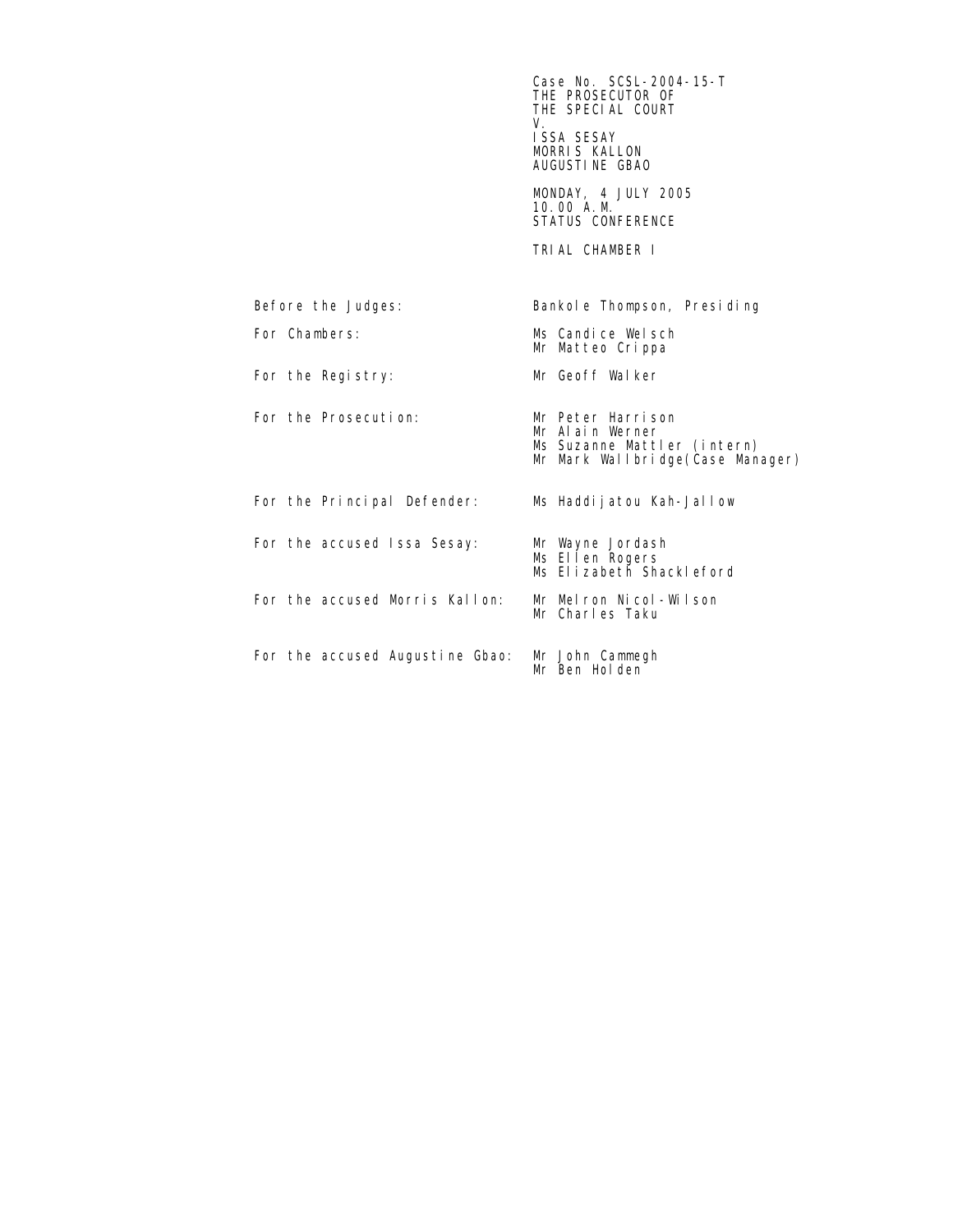1 [HS040705A-SGH] 2 Monday, 4 July 2005 3 [Status Conference] 4 [Open Session] 5 **[The accused Sesay and Kallon present]**  6 [The accused Gbao not present] 7 [Upon commencing at 10.00 a.m.] 8 MR WALKER: This is Case no. SCSL-04-15-T. Prosecutor v 9 Issa Hassan Sesay, Morris Kallon and Augustine Gbao, which is 10:03:25 10 listed for a status conference. 11 PRESIDING JUDGE: Good morning, counsel. This proceeding 12 is the status conference preceding the fifth trial session of the 13 RUF case. It is being held in pursuance of Rule 65 bis of the 14 Rules of Procedure and Evidence of this Court. According to 65 10:03:59 15 bis, and I quote, "A status conference may be convened by the 16 designated judge or by the Trial Chamber. The status conference 17 shall: (i) organise exchanges between the parties so as to 18 ensure expeditious trial proceedings; (ii) review the status of 19 his case and allow the accused the opportunity to raise issues in 10:04:24 20 relation thereto." 21 Guided by these objections of a status conference, I now 22 proceed with representation. Who appears for the Prosecution? 23 MR HARRISON: My name is Harrison. H-A-R-R-I-S-O-N, 24 initials P H and appearing with me is Mr Werner. First name 10:04:47 25 Alain. And also appearing with the Prosecution is Ms Suzanne 26 Mattler, an intern in the Prosecution's office. 27 PRESIDING JUDGE: Thank you. For the first accused. 28 MR JORDASH: For the first accused myself, Wayne Jordash, 29 Elizabeth Shackleford and Ellen Rogers.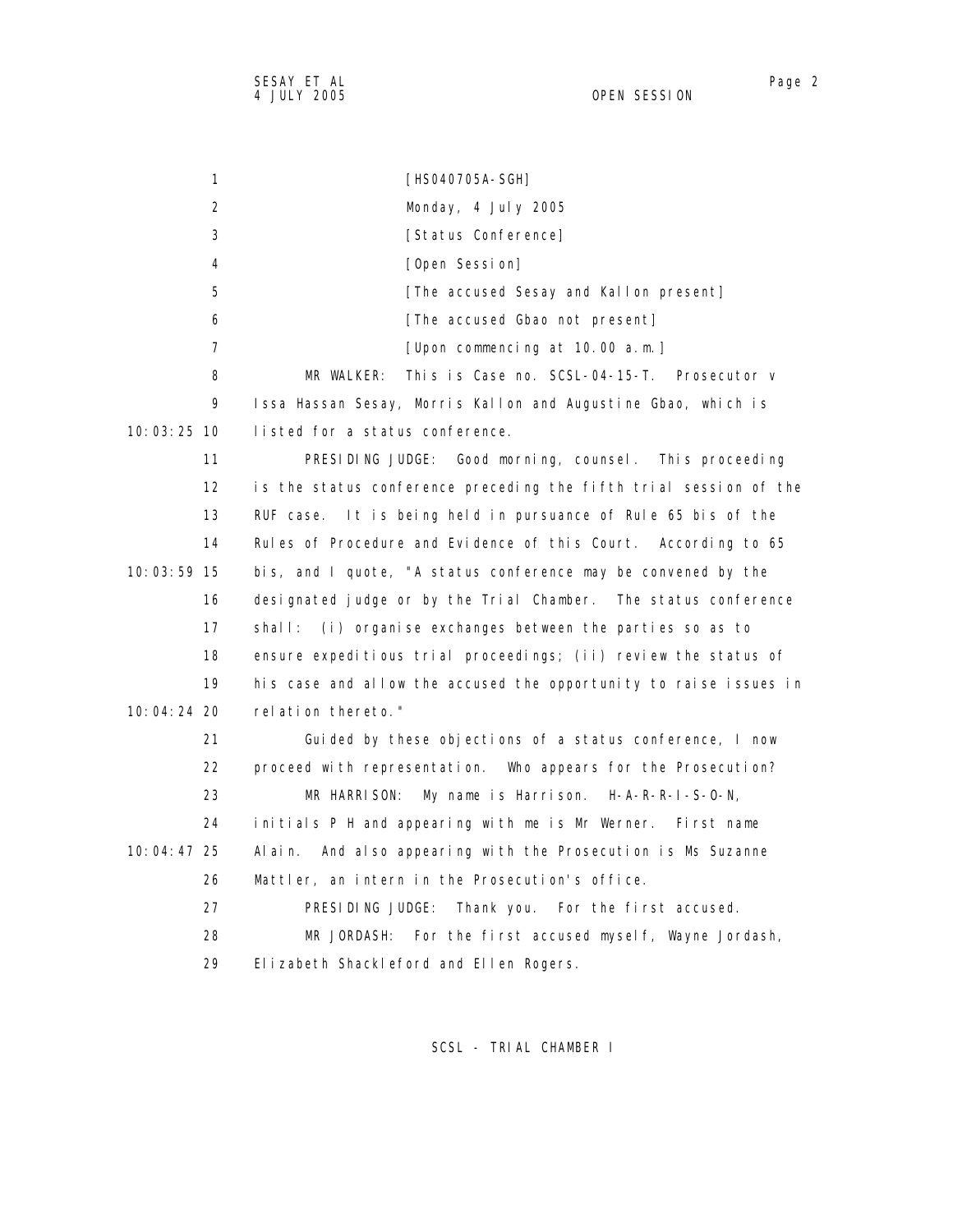1 PRESIDING JUDGE: Thank you. For the second accused. 2 MR NICOL-WILSON: For the second accused Charles Taku and 3 Melron Nicol-Wilson. 4 PRESIDING JUDGE: And the for the third Accused. 10:05:13 5 MR CAMMEGH: John Cammegh and Ben Holden. 6 PRESIDING JUDGE: Thank you. Any other appearances? 7 Right, let me now indicate the agenda items for this morning's 8 session. The substantive agenda items for today's status 9 conference as follows: One, matters or issues relating to the 10:05:40 10 health of the accused or their detention. Two, trial logistics. 11 (A) trial schedule; (B) case presentation. Three, witness 12 issues. (A) additional witnesses; (B) witnesses for the fifth 13 trial session; (C) other witness issues; (D) expert witnesses. 14 The fourth item is outstanding motions pending in the Trial 10:06:18 15 Chamber and the Appeals Chamber. And then we will round up the 16 day by looking at any other matters. 17 Let us proceed with the first on my list; matters or issues 18 relating to health of the accused persons or their detention. Do 19 counsel for the Defence have any issues relating to the health of 10:06:40 20 the accused persons or their detention? First health. 21 MR JORDASH: For Mr Sesay, no, thank you. 22 PRESIDING JUDGE: Learned counsel for the second accused. 23 MR TAKU: For Morris Kallon, nothing that I know of. 24 PRESIDING JUDGE: And learned counsel for the third 10:06:55 25 accused. 26 MR CAMMEGH: So far as we are aware, nothing in relation to 27 Augustine Gbao. 28 PRESIDING JUDGE: Thank you. Does the head of the 29 detention facility, Mr Barry Wallace, have any matters in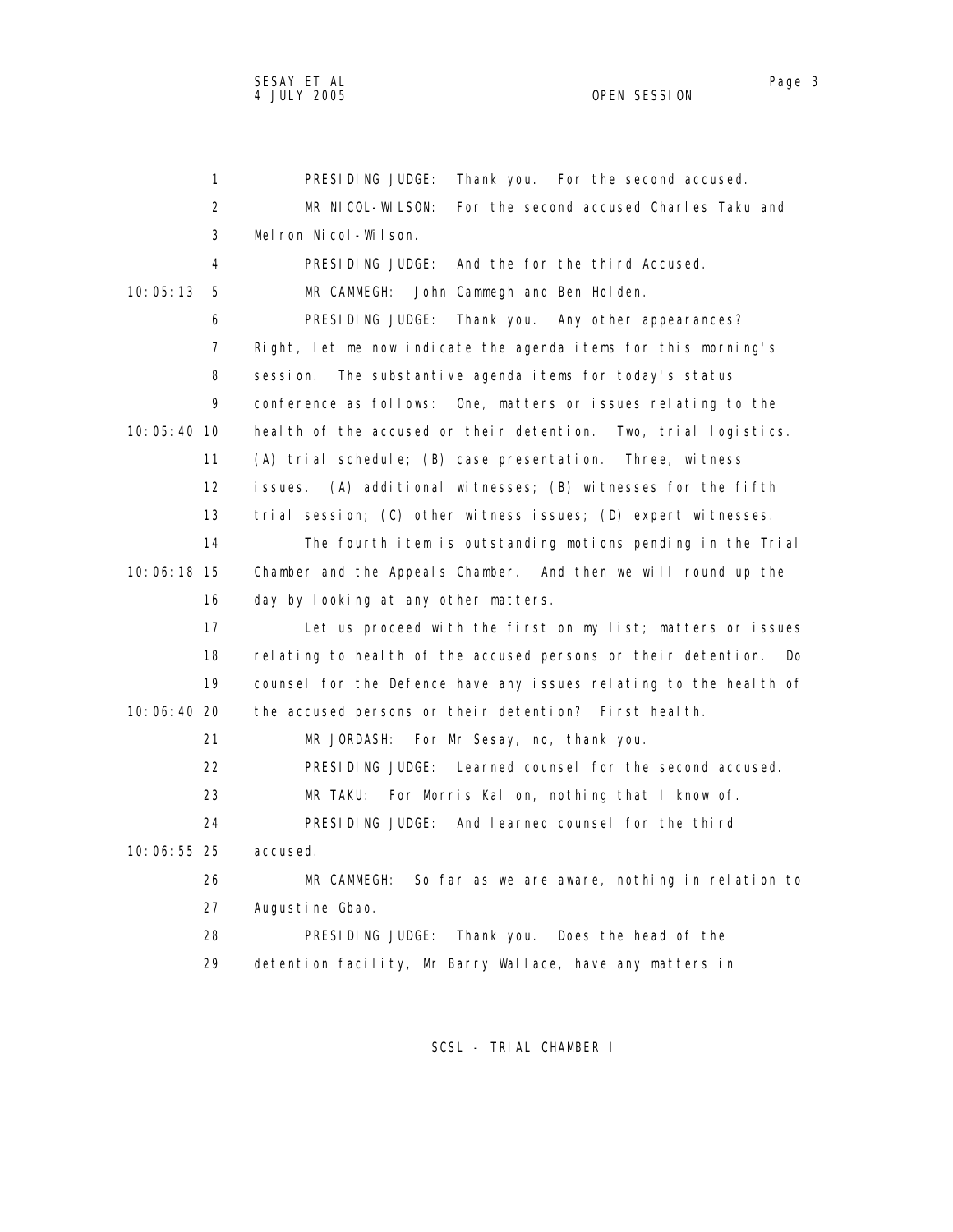1 relation to the health of the accused persons or their detention 2 to bring to the attention of the Court? 3 MR WALLACE: Nothing, Your Honour. 4 PRESIDING JUDGE: Thank you. Let us proceed with trial 10:07:25 5 logistics. (A) trial schedule. It should be noted that the 6 fifth trial session of this case will commence tomorrow, 7 5th July 2005, pursuant to the Trial Chamber's order of 20th May 8 2004 detailing amendment to judicial calendar and scheduling 9 order for status conference. The aforesaid fifth trial session 10:07:58 10 will end on 5th August 2005. 11 Due to a major outstanding issue left over from the last 12 trial session of the CDF case scheduled for a one day hearing out 13 of session on Wednesday, 6th July 2005, the RUF fifth trial 14 session will continue on Thursday, 7th July 2005 and not on 10:08:35 15 Wednesday, 6th July 2005. 16 It should also be noted that the hours of court sitting 17 remain unchanged: Monday, Tuesday, Thursday and Friday, we will 18 sit from 9.30 a.m. until 6.00 p.m. with a lunch break from 19 1.00 p.m. to 2.30 p.m. Wednesday sittings will be only from 9.30 10:09:04 20 to 1.00 o'clock as is now customary. 21 As regard case presentation, I need to reiterate that 22 despite noticeable improvement - and I say that with all feeling 23 of satisfaction - it is the Chamber's view that some aspects of 24 examinations-in-chief and cross-examinations continue to be 10:09:36 25 unduly lengthy, repetitious and sometimes oblique not too 26 relevant. Again all the Chamber can do is to appeal to counsel 27 on both sides to co-operate with the Bench in giving efficacy to 28 a joint commitment to ensure that all accused persons receive a 29 fair and expeditious trial.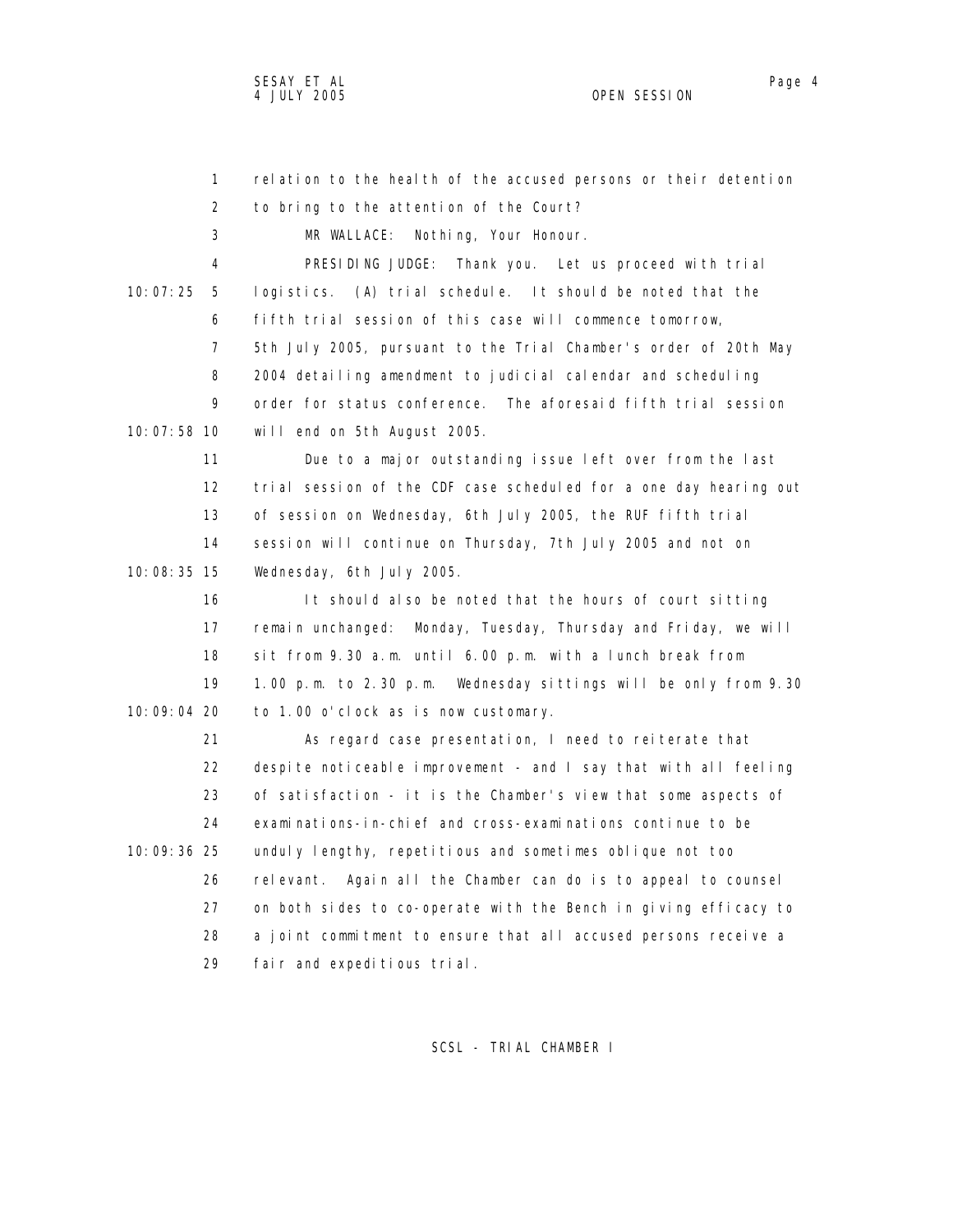| 1                 | Witness issues. Let us begin with (A) additional                  |
|-------------------|-------------------------------------------------------------------|
| 2                 | The records show that on 11th February 2005, the<br>witnesses.    |
| 3                 | Trial Chamber granted the Prosecution leave to add three          |
| 4                 | additional witnesses to its witness list. The witnesses on the    |
| 10:10:27<br>5     | reference are TF1-366, TF1-367 and TF1-368. In its application    |
| 6                 | for leave, the Prosecution reserved the right to apply for the    |
| $\overline{7}$    | said witnesses to be granted category C; that is insider          |
| 8                 | witnesses status and for them to be accorded the existing         |
| 9                 | protective measures. The Bench is advised that these witnesses    |
| 10:11:02 10       | will not be testifying during the fifth trial session. Is this    |
| 11                | correct? Will the Prosecution respond to the earlier comments     |
| $12 \overline{ }$ | from the Bench and also the last question?                        |
| 13                | MR HARRISON:<br>It is correct. They will not be testifying        |
| 14                | in this session.                                                  |
| 10: 11: 23 15     | PRESIDING JUDGE: Thank you. Do counsel for the Defence            |
| 16                | have any comments to make on this subject at this stage?          |
| 17                | No, thank you.<br>MR JORDASH:                                     |
| 18                | PRESIDING JUDGE:<br>Thanks. I also wish to mention that           |
| 19                | pursuant to the Trial Chamber's consequential order to the        |
| 10:11:40 20       | decision on further renewed witness list of 13th April 2005, the  |
| 21                | Prosecution filed an up-dated core witness list on 5th May 2005   |
| 22                | comprising 101 core witnesses. On 10th June 2005, the Trial       |
| 23                | Chamber granted the Prosecution leave to add an additional        |
| 24                | witness as an expert witness to that list, bringing the total up  |
| 10: 12: 16 25     | to 102. Is the calculation correct that up to this point in time  |
| 26                | 33 out of 102 witnesses have testified? Is it also true that a    |
| 27                | Prosecution investigator has been called to testify pursuant to a |
| 28                | request by the Defence? Will the Prosecution please respond to    |
| 29                | these comments in question?                                       |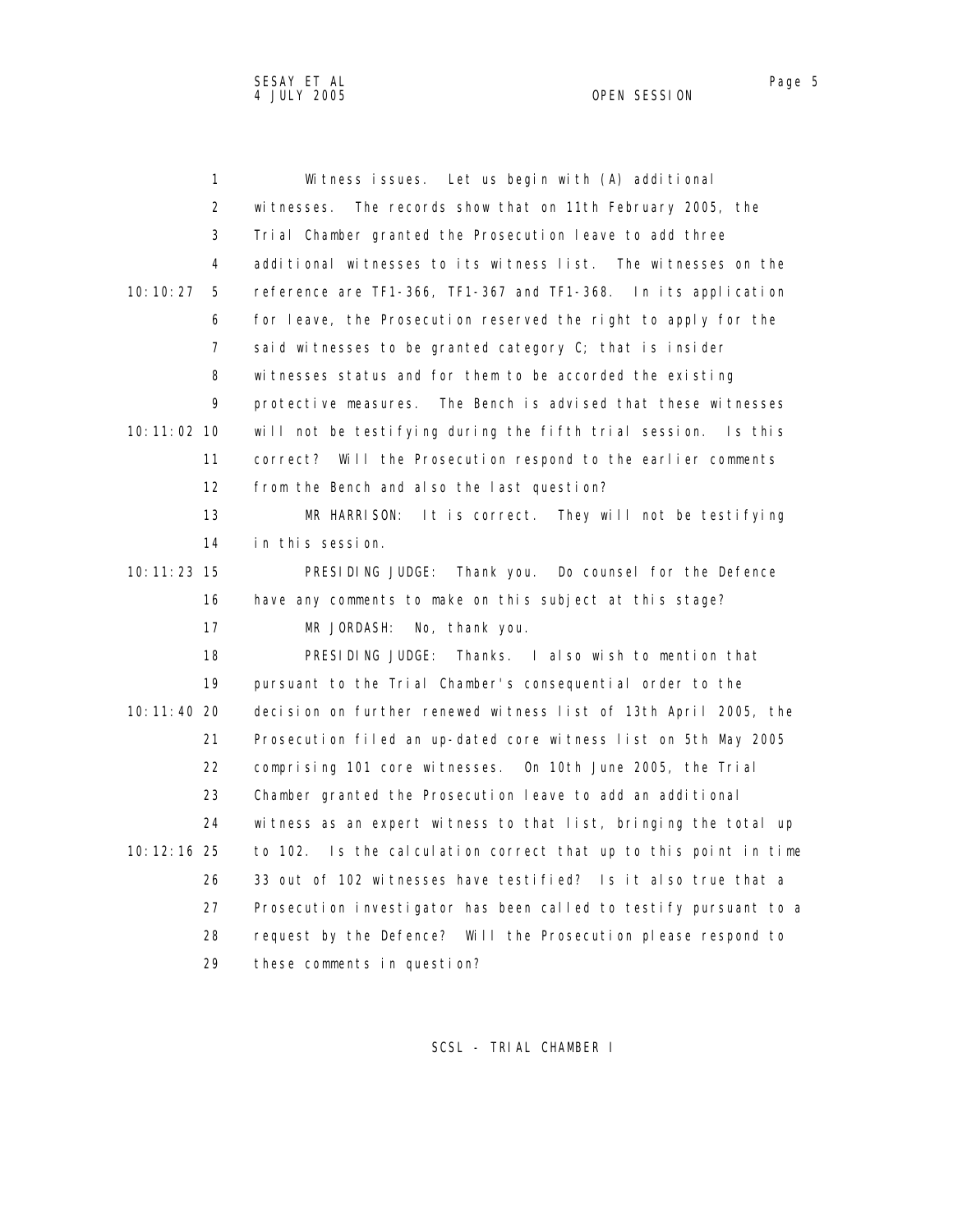| 1              | MR HARRISON: Yes, I think the numbers are accurate.<br>If.        |
|----------------|-------------------------------------------------------------------|
| 2              | the Prosecution investigator is added, then it is a total of 34   |
| 3              | witnesses who have testified to date. The Prosecution takes no    |
| 4              | position and has no concern whether that investigator is deemed   |
| 10:13:01<br>5  | to be a Prosecution witness or a witness of the Court.            |
| 6              | PRESIDING JUDGE:<br>Right, thank you.                             |
| $\overline{7}$ | MR HARRISON:<br>Or categorised from any other.                    |
| 8              | PRESIDING JUDGE: Are there any responses from the Defence         |
| 9              | at this stage?                                                    |
| 10:13:09 10    | No, thank you.<br>MR JORDASH:                                     |
| 11             | PRESIDING JUDGE: Let us now address the issue of witnesses        |
| 12             | for the fifth trial session. The Prosecution did file its         |
| 13             | proposed order of appearance of witnesses on 20th June 2005.      |
| 14             | According to that list, 17 Prosecution witnesses are scheduled to |
| 10: 13: 34 15  | testify during this trial session. According to the records, the  |
| 16             | Prosecution indicated that the Defence was informed on            |
| 17             | 31st May 2005 of this order of appearance in compliance with the  |
| 18             | 42 day disclosure requirement. Will the Prosecution confirm       |
| 19             | thi s?                                                            |
| 10: 13: 59 20  | MR HARRISON: Yes, we confirm that. Is it helpful to the           |
| 21             | Court if I indicate now some changes.                             |
| 22             | PRESIDING JUDGE: Yes, that is fine. Yes.<br>Expound if you        |
| 23             | want to.                                                          |
| 24             | I have indicated this to counsel for the<br>MR HARRISON:          |
| 10: 14: 13 25  | first accused and the second accused al ready. Unfortunately      |
| 26             | counsel for the third accused and I were not able to have a brief |
| 27             | conversation this morning. But what I wish to indicate at the     |
| 28             | outset is that the existing list has, as the first witness,       |
| 29             | TF1-306 and as the second witness TF1-122, the Prosecution wishes |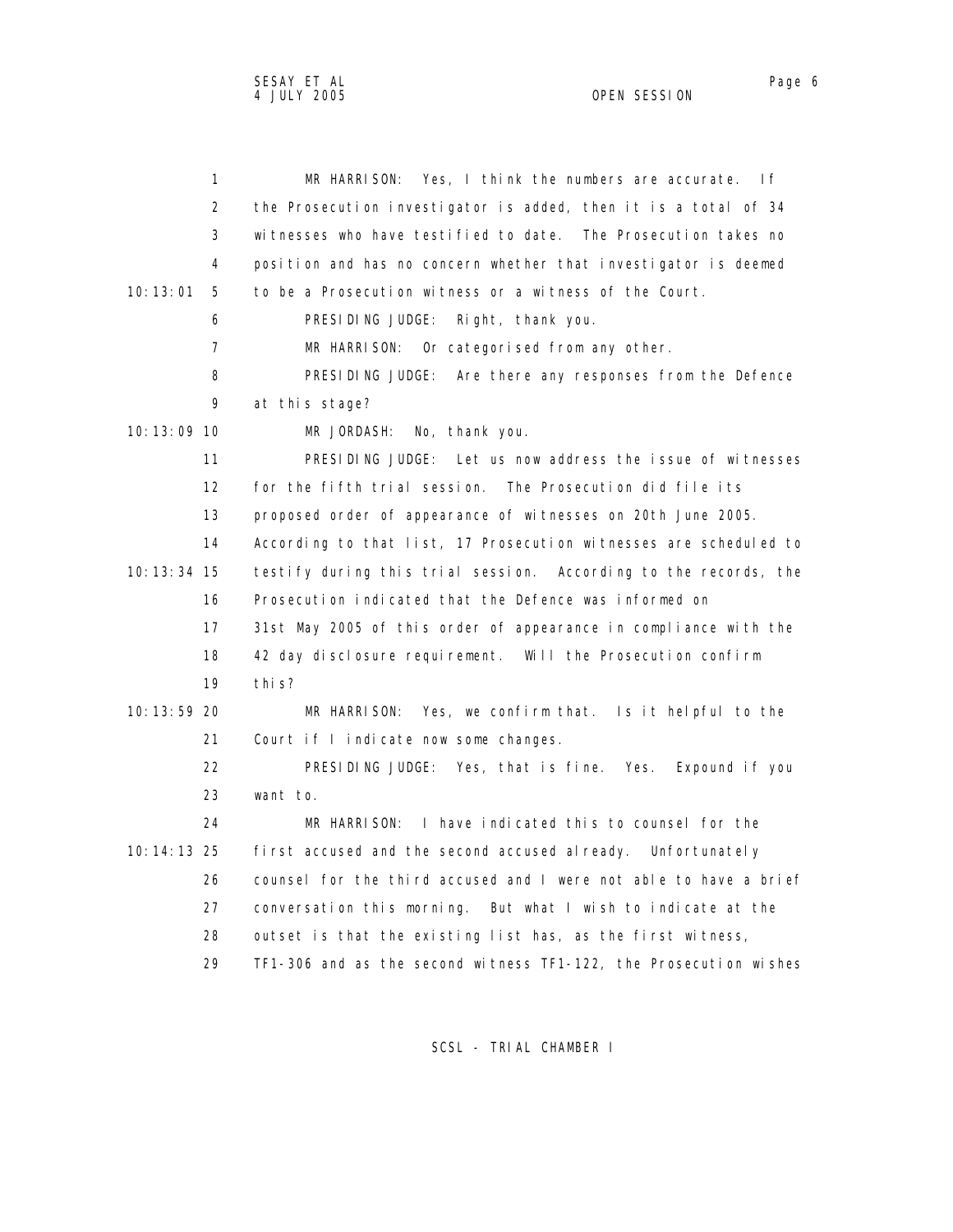| $\mathbf{1}$  | to advise the Court and Defence counsel that the Prosecution is      |
|---------------|----------------------------------------------------------------------|
| 2             | not in a position at this moment to call either one of those         |
| 3             | witnesses tomorrow. And we would wish to call as the first           |
| 4             | witness tomorrow TF1-035, which is the third witness on the          |
| 10:14:57<br>5 | current list. And the Prosecution would also like to inform the      |
| 6             | Court and Defence counsel that on Thursday when we resume, the       |
| 7             | Prosecution would like to call as its next witness TF1-272.<br>Thi s |
| 8             | is the witness that we in fact wished to call on the last            |
| 9             | session, but because of certain timing inconveniences were not       |
| 10: 15: 25 10 | able to do so. And this is a witness that comes to Sierra Leone      |
| 11            | from another jurisdiction and we are asking the Court and Defence    |
| 12            | counsel to indulge us by allowing the Prosecution to call TF1-272    |
| 13            | as a second witness, hopefully early on Thursday, if not the very    |
| 14            | beginning of Thursday.                                               |
| 10: 15: 45 15 | PRESIDING JUDGE: Thank you. Learned counsel for the                  |
| 16            | Defence. Mr Jordash, your response.                                  |
| 17            | MR JORDASH:<br>Perfectly acceptable.                                 |
| 18            | PRESIDING JUDGE: Good. Mr -- I do apologise.                         |
| 19            | MR TAKU:<br>Mr Taku.                                                 |
| $10:15:58$ 20 | PRESIDING JUDGE: Your response.                                      |
| 21            | MR TAKU:<br>No objection, Your Honour.                               |
| 22            | PRESIDING JUDGE: And Mr Cammegh.                                     |
| 23            | MR CAMMEGH:<br>No, no response.                                      |
| 24            | PRESIDING JUDGE: Thank you. And the Bench does not see               |
| 10:16:06 25   | any difficulty with that.                                            |
| 26            | So, on 28th June 2005, the Prosecution filed the transcript          |
| 27            | of the testimony of Witness TF1-22 [sic] at the AFRC trial on        |
| 28            | 24th June 2005 as disclosure of additional information Pertaining    |

29 to this witness. Are there any comments on this? Do you want to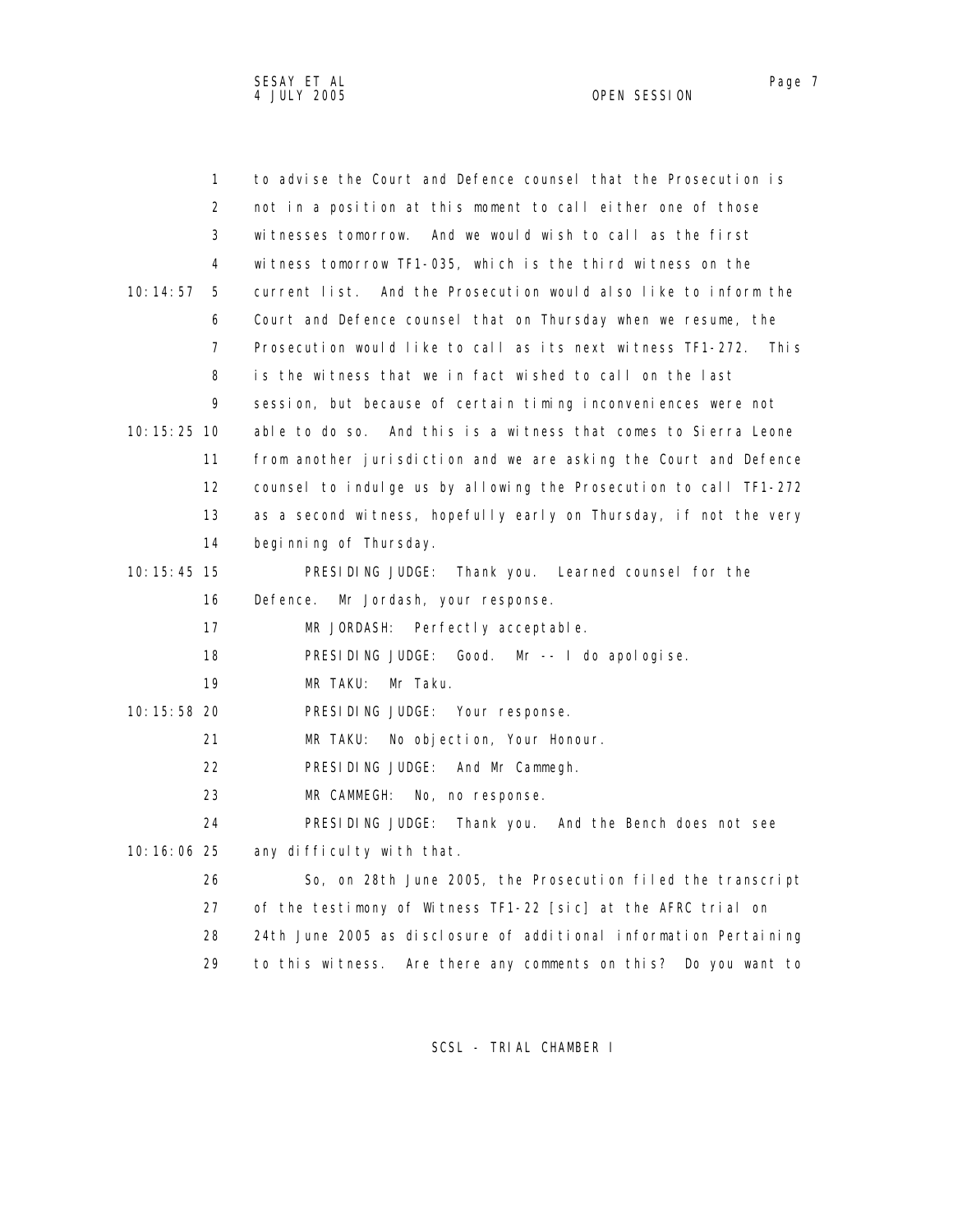1 elaborate on this or just confirm? 2 MR HARRISON: I confirm it and the Prosecution sees that as 3 its obligation to disclose that as quickly as possible. 4 PRESIDING JUDGE: Thanks and any responses from the 10:16:56 5 Defence? Any problems? 6 MR JORDASH: No, thank you. 7 PRESIDING JUDGE: No. Counsel? 8 MR TAKU: No. 9 PRESIDING JUDGE: Thank you. Other witness issues. Let me 10:17:02 10 observe that the Prosecution has not yet indicated whether it 11 intends to apply for closed session hearing for part or the 12 entire testimony of any of the witnesses appearing during the 13 fifth trial session. May I have a response from the Prosecution? 14 MR HARRISON: Yes, the intention is to apply for closed 10:17:23 15 sessions. I can indicate now that the intention is to apply for 16 the entirety of the evidence of TF1-036 to be in closed session; 17 the entirety of the evidence of TF1-360. In addition, TF1-361 we 18 anticipate that the entirety of that will be in closed session, 19 but no decision has been made as to whether it is necessary for 10:17:54 20 the entirety of that evidence to be in closed session or simply a 21 portion of that. 22 And finally, the witness that I have already referred to, 23 the one that the Prosecution hopes to call on Thursday, TF1-272, 24 there is an existing order establishing witness protection 10:18:14 25 measures and also closed session measures for that witness and we 26 will be seeking to have that order applied in this Court. 27 PRESIDING JUDGE: Thank you. Any brief responses? 28 Mr Jordash. 29 MR JORDASH: No, thank you.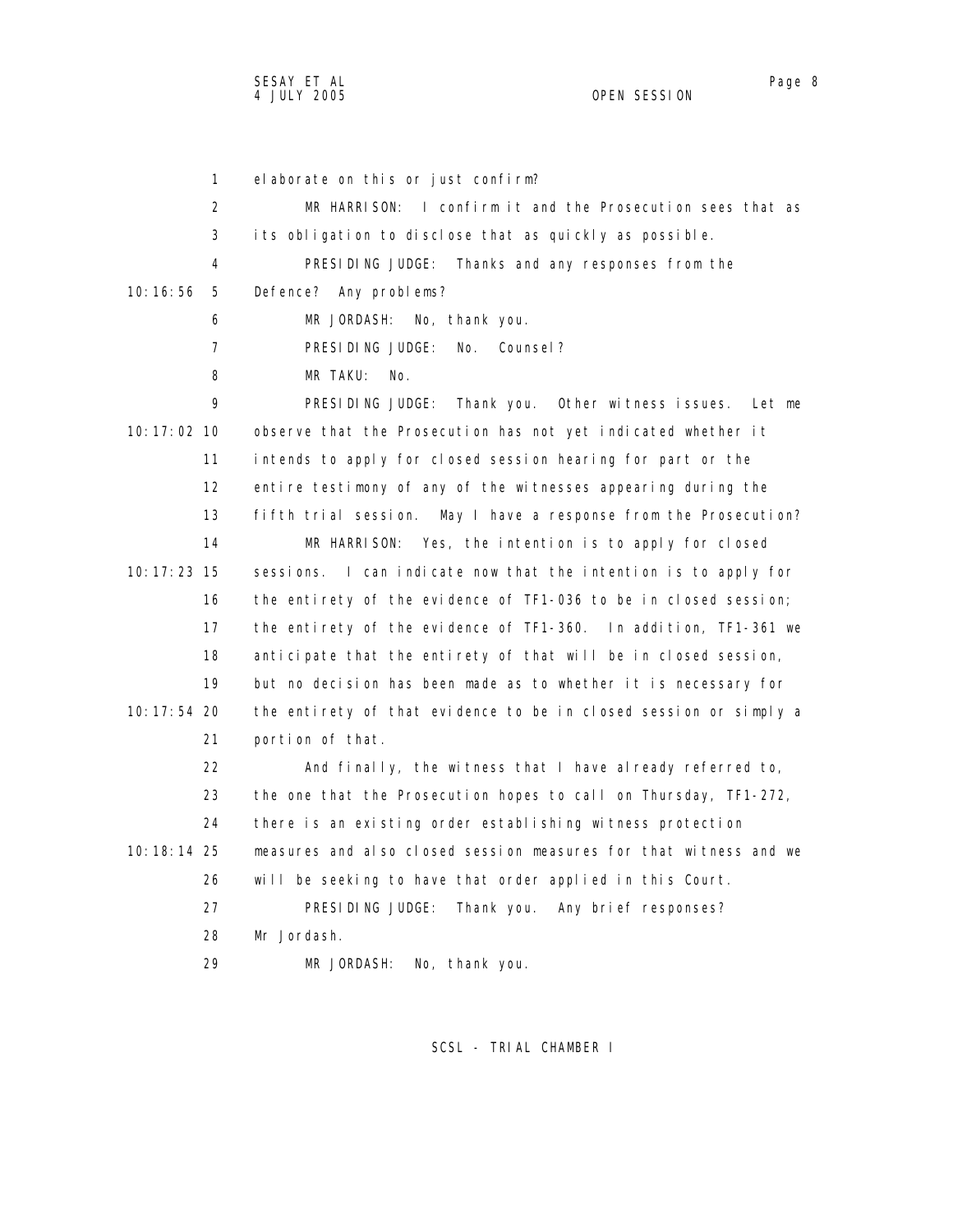| 1                 | PRESIDING JUDGE: Learned counsel for the second accused.            |
|-------------------|---------------------------------------------------------------------|
| 2                 | MR TAKU:<br>Just one minute, My Lord.                               |
| 3                 | PRESIDING JUDGE: Yes.                                               |
| 4                 | MR TAKU: Nothing, My Lord.                                          |
| 5                 | PRESIDING JUDGE: No.<br>Mr Cammegh?                                 |
| 6                 | MR CAMMEGH:<br>Nothing from me.                                     |
| $\overline{7}$    | PRESIDING JUDGE: It is also of interest to note that                |
| 8                 | pursuant to the order for compliance of Prosecution with Rule 94    |
| 9                 | bis, the Prosecution has disclosed the confidential expert          |
| 10: 19: 07 10     | reports of witnesses TF1-296 and TF1-301. The records show that     |
| 11                | all Defence counsel have indicated their intention to               |
| $12 \overline{ }$ | cross-examine these witnesses on the basis of their reports.<br>Are |
| 13                | there any comments on the parties?                                  |
| 14                | MR HARRISON:<br>There is nothing I can add to that.                 |
| 10: 19: 33 15     | PRESIDING JUDGE: Right. And learned counsel for the                 |
| 16                | accused persons. There is on record some indication that you        |
| 17                | intend to cross-examine these witnesses on the basis of their       |
| 18                | report.                                                             |
| 19                | MR JORDASH: Yes, every expert witness will be                       |
| 10: 19: 45 20     | cross-examined.                                                     |
| 21                | PRESIDING JUDGE:<br>Right.                                          |
| 22                | MR TAKU: We do have nothing to say, My Lord, but we want            |
| 23                | just to know or have an idea when the Prosecutor intends to call    |
| 24                | these expert witnesses so we can start preparing in time.<br>lf the |
| 10:20:00 25       | Prosecutor has made up his mind when.                               |
| 26                | PRESIDING JUDGE: Are you in a position to say that yet?             |
| 27                | MR HARRISON: I am sorry, I can't give you any clear                 |
| 28                | guidance on that. But we will try to give you that information      |
| 29                | prior to the end of this session.                                   |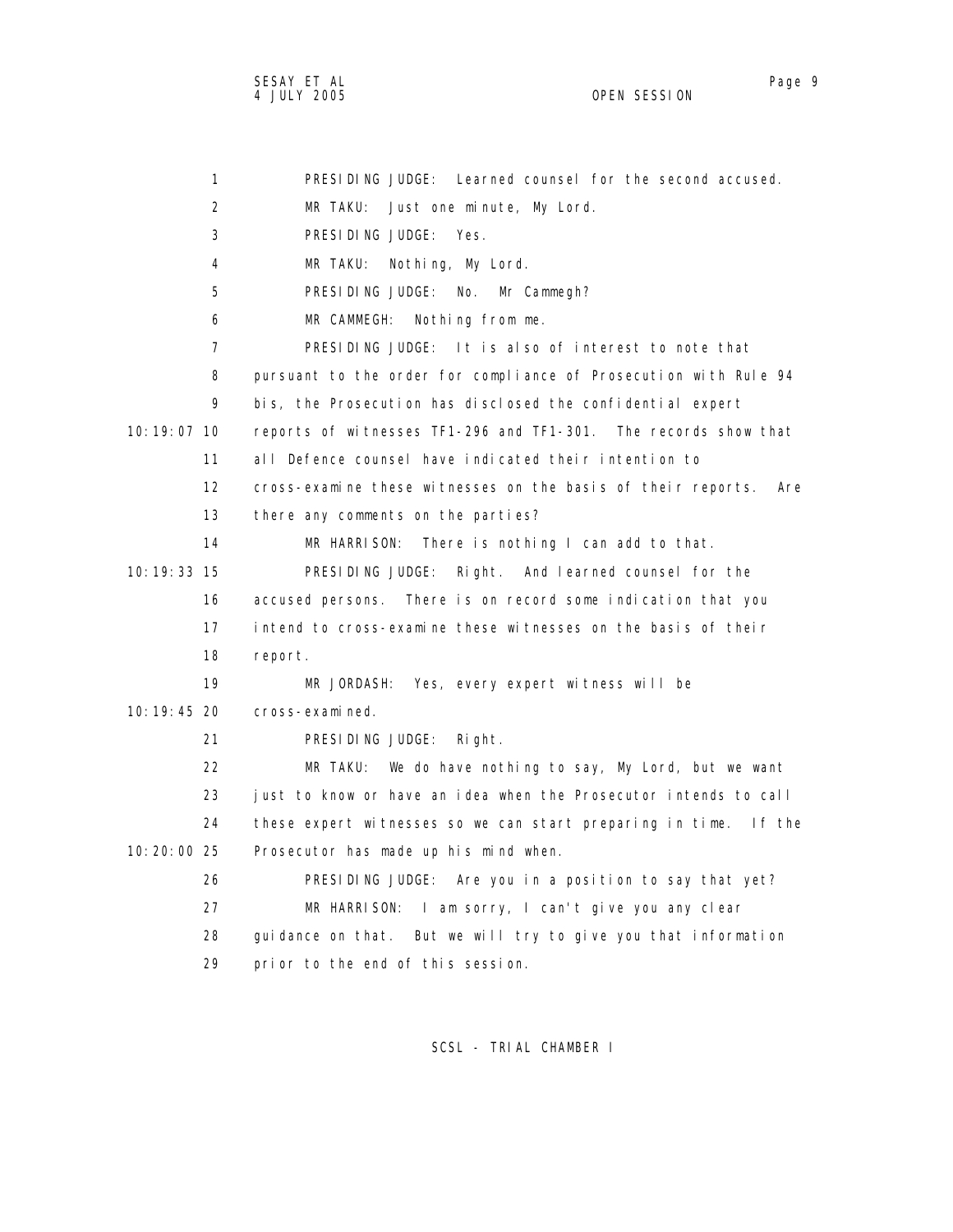| $\mathbf{1}$    | PRESIDING JUDGE: All right. Okay. Learned counsel for               |
|-----------------|---------------------------------------------------------------------|
| 2               | the third, Mr Cammegh?                                              |
| 3               | MR CAMMEGH: I am quite certain we will wish to                      |
| 4               | cross-examine every expert witness.                                 |
| 10: 20: 20<br>5 | PRESIDING JUDGE: Good, yes.                                         |
| 6               | MR CAMMEGH: Without exception.                                      |
| 7               | PRESIDING JUDGE:<br>Right.<br>Thanks. Okay. Also of some            |
| 8               | relevance is that on 10th June 2004, the Chamber granted leave to   |
| 9               | the Prosecution to add an additional expert witness to its list     |
| 10: 20: 43 10   | by the name of Zainab Bangura, an expert on forced marriage. Let    |
| 11              | me make just a few brief comments on this thing. The first is       |
| 12              | that no application has come from the Prosecution about             |
| 13              | protective measures for this witness. And second, that the          |
| 14              | curriculum vitae and her expert report were filed on 10th June      |
| 10: 21: 10 15   | The third is that counsel for all the accused persons<br>this year. |
| 16              | have indicated their intention to cross-examine her on her          |
| 17              | report. Any further light to be shed on this matter,                |
| 18              | Mr Harrison?                                                        |
| 19              | MR HARRISON: I can't shed any right now. I will                     |
| 10: 21: 33 20   | investigate this matter and try to report back to Defence           |
| 21              | counsel, if not tomorrow or Thursday.                               |
| 22              | PRESIDING JUDGE: Very well. Learned counsel, are you                |
| 23              | satisfied with that undertaking.                                    |
| 24              | MR JORDASH: Yes.                                                    |
| 10:21:39 25     | MR TAKU: Yes, My Lord.                                              |
| 26              | PRESIDING JUDGE:<br>Right. Outstanding motions before the           |
| 27              | Chambers.                                                           |
| 28              | MR HARRISON: I am sorry to interrupt.                               |
| 29              | PRESIDING JUDGE:<br>That is okay.<br>Fine.                          |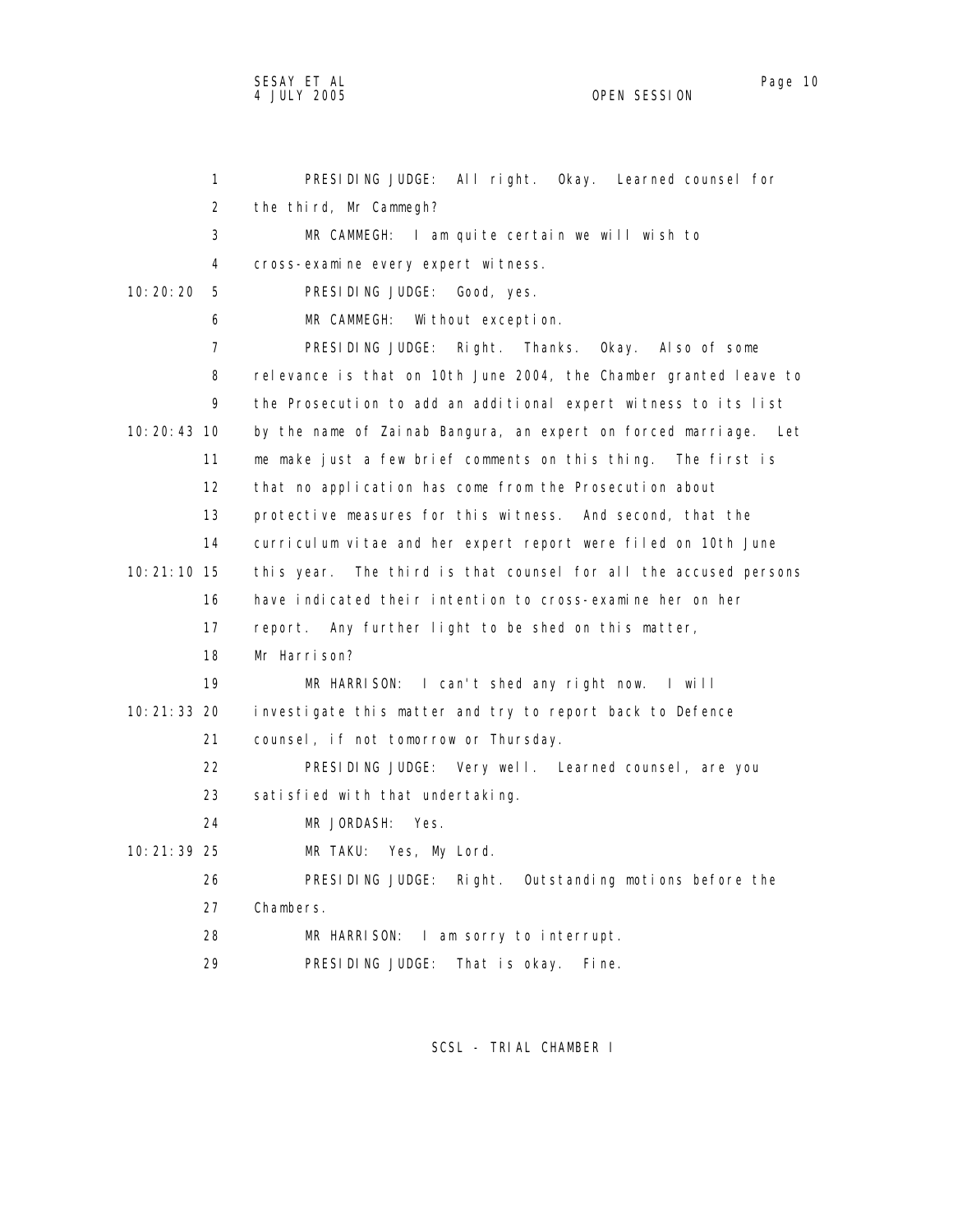|               | 1  | Under the heading of witnesses, I thought<br>MR HARRISON:         |
|---------------|----|-------------------------------------------------------------------|
|               | 2  | there might be one further piece of information which the         |
|               | 3  | Prosecution ought to convey. That information is this; the        |
|               | 4  | Prosecution wishes to advise Defence counsel and the Court that   |
| 10:22:08      | 5  | the Prosecution does not expect to call in this session TF1-356   |
|               | 6  | or TF1-143.<br>Neither of those witnesses will be called in this  |
|               | 7  | sessi on.                                                         |
|               | 8  | PRESIDING JUDGE: Thank you. Learned counsel will please           |
|               | 9  | make note of that.                                                |
| $10:22:41$ 10 |    | Pending before this Chamber are the following motions:            |
|               | 11 | Accused Gbao and Sesay, joint defence application for the         |
|               | 12 | exclusion of testimony of witness TF1-141. The motion was filed   |
|               | 13 | jointly on 17th May this year. A response was received from the   |
|               | 14 | Prosecution on 27th May 2005, and a rely was filed on             |
| 10: 23: 12 15 |    | 1st June 2005. I am advised that the motion is under              |
|               | 16 | del i berati on.                                                  |
|               | 17 | The second motion pending before this Chamber, it is a            |
|               | 18 | joint defence motion requesting conformity of procedural practice |
|               | 19 | for taking witness statements. The motion was filed jointly by    |
| 10: 23: 38 20 |    | the Defence for the first and third accused on 21st June 2005.    |
|               | 21 | And a response by the Prosecution was filed on 1st July 2005. A   |
|               | 22 | reply by the Defence, if any, is pending.                         |
|               | 23 | In addition, on 29th June and 1st July, the Defence for the       |
|               | 24 | first accused filed defence submissions of statements of          |
| 10:24:06 25   |    | Prosecution witnesses called in July 2004 with inconsistent       |
|               | 26 | statements marked. Can we shed some light on that?                |
|               | 27 | Well, it is correct.<br>MR JORDASH:                               |
|               | 28 | PRESIDING JUDGE: It is correct.                                   |
|               | 29 | MR JORDASH:<br>It is pursuant to Your Honours' order on the       |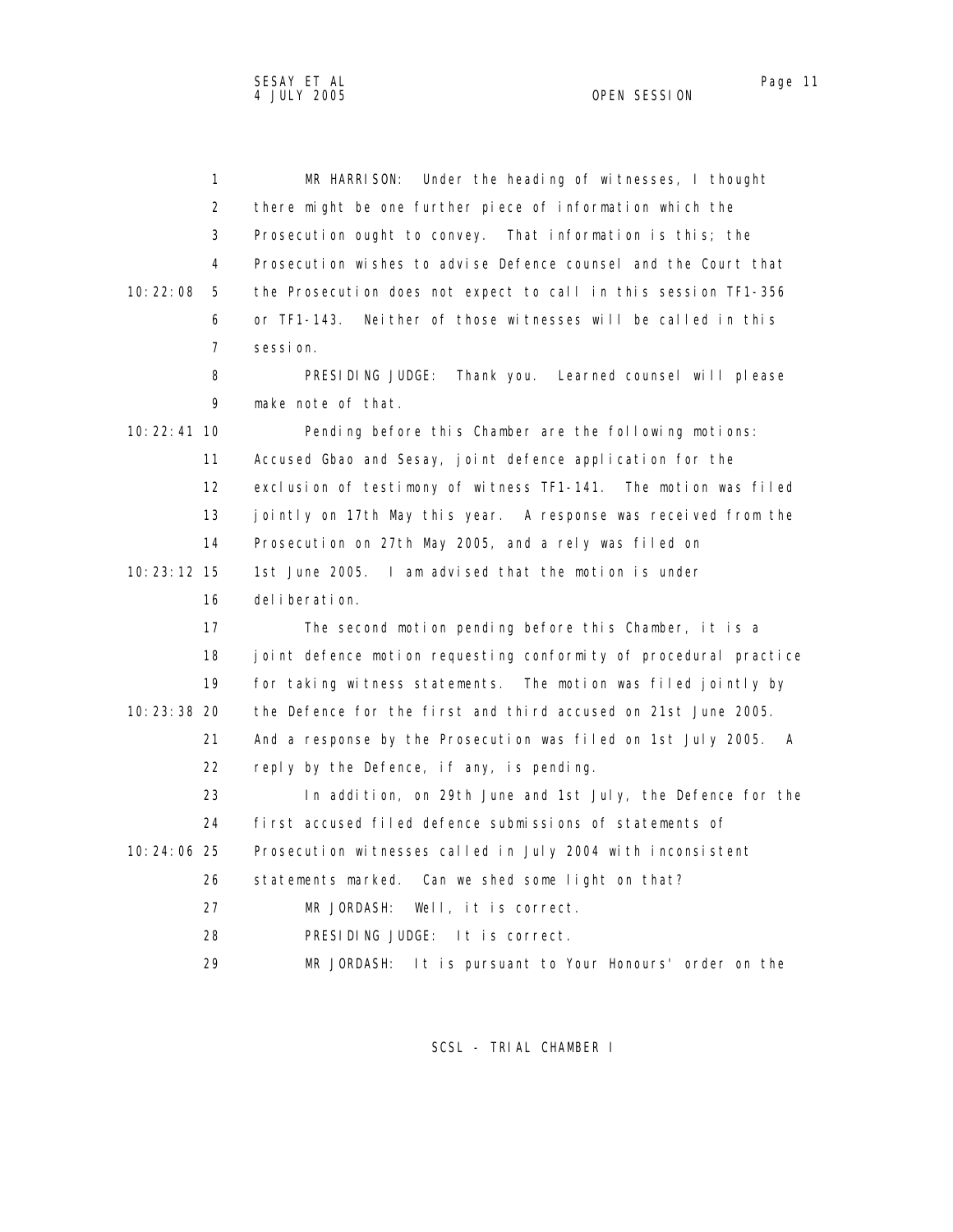SESAY ET AL Page 12

 1 CDF trial exhibits. 2 PRESIDING JUDGE: Right. Thanks. So there is no 3 complication about that? 4 MR JORDASH: I don't think so. 10:24:35 5 PRESIDING JUDGE: At this stage. 6 MR JORDASH: Not yet. 7 MR CAMMEGH: Your Honour, can I raise a logistical matter 8 in relation to that that strikes me as quite sensible? 9 PRESIDING JUDGE: Trial logistics or any other matter? 10:24:45 10 MR CAMMEGH: It -- 11 PRESIDING JUDGE: It fits into the scheme of trial 12 logistics? 13 MR CAMMEGH: Well, it does, yes. 14 PRESIDING JUDGE: Okay. 10:24:54 15 MR CAMMEGH: But it has direct bearing on Mr Jordash's 16 submission of the inconsistencies. I know that the case manager 17 for the Prosecution, Mr Wallbridge, has already been extremely 18 helpful to us by serving a disk on which all the exhibits in this 19 case have been placed. In relation to complying with the CDF's 10:25:22 20 trial's order that we should file inconsistencies, it would be 21 very, very helpful - I don't know if it will be possible - but it 22 would be very helpful if it were that the Prosecution could 23 similarly serve a disk containing the statements of witnesses 24 called thus far. The logistics of that being self-explanatory. 10:25:42 25 It is very difficult and expensive to take witness bundles back 26 and forth from London to here. 27 PRESIDING JUDGE: Yes. 28 MR CAMMEGH: If we had it on disks - and I am only asking 29 of course for witnesses who have been called in the trial not the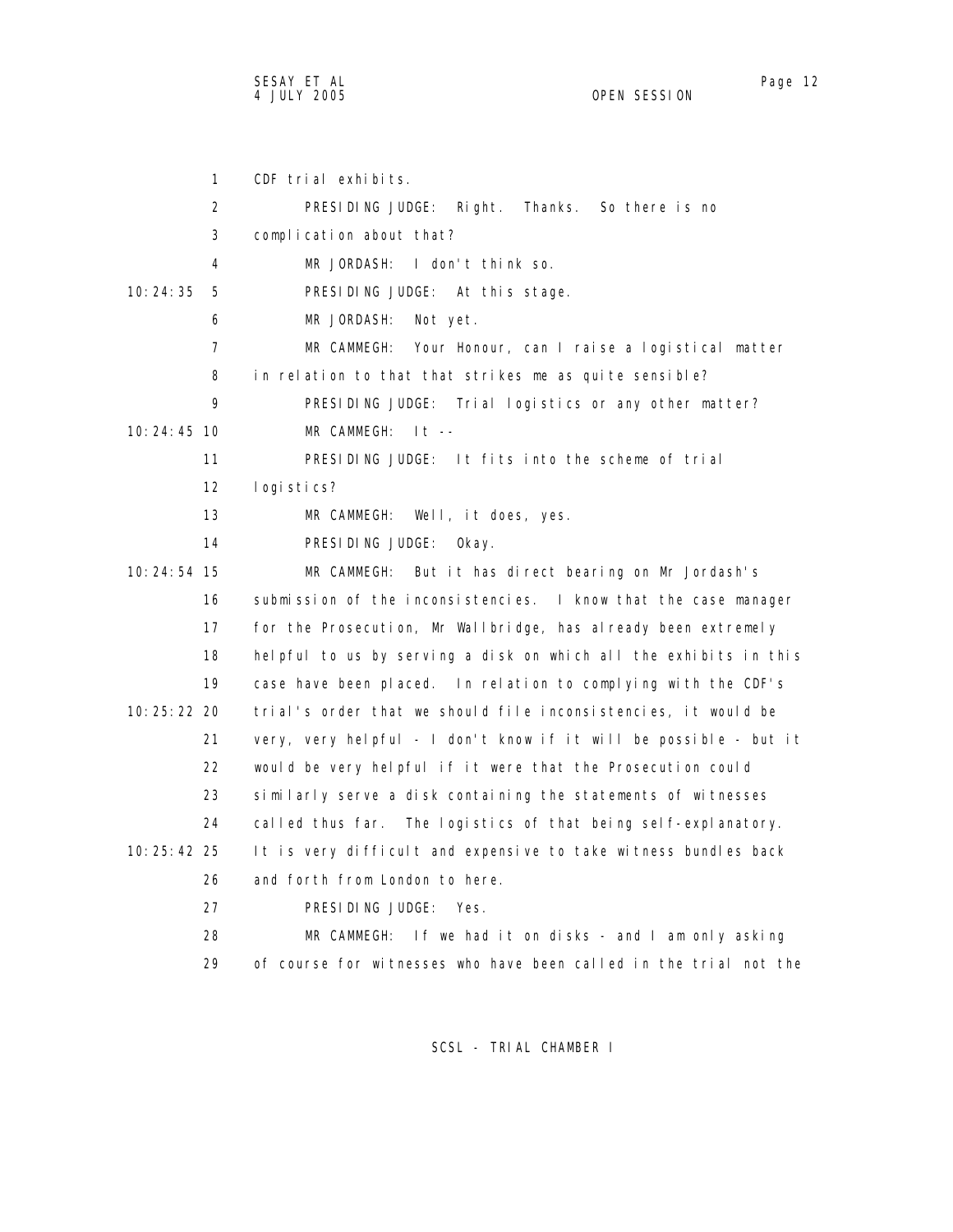|               | $\mathbf{1}$      | whole bundle by any means - but if we had a disk, it would make   |
|---------------|-------------------|-------------------------------------------------------------------|
|               | 2                 | matters much more efficient or enable things to be much more      |
|               | 3                 | efficiently handled - I wonder if that is something the OTP could |
|               | 4                 | put their minds to. I think it would be of great assistance to    |
| 10:26:08      | 5                 | everybody.                                                        |
|               | 6                 | PRESIDING JUDGE:<br>Right.<br>Thanks.                             |
|               | 7                 | MR CAMMEGH: It is not urgent, but it is something I would         |
|               | 8                 | ask them to consider.                                             |
|               | 9                 | PRESIDING JUDGE: Yes, it is something to ponder upon.             |
| $10:26:13$ 10 |                   | MR CAMMEGH: Yes.                                                  |
|               | 11                | PRESIDING JUDGE: Mr Harrison, your response?                      |
|               | $12 \overline{ }$ | MR HARRISON: Yes, we will look into that.                         |
|               | 13                | PRESIDING JUDGE: Your tentative response.                         |
|               | 14                | MR HARRISON:<br>We will look into that and try to determine       |
| 10: 26: 23 15 |                   | and give some advice to Defence counsel as soon as we can.        |
|               | 16                | PRESIDING JUDGE:<br>Thanks. I am also advised that<br>Right.      |
|               | 17                | there are no matters in respect of this trial, no motions pending |
|               | 18                | before the Appeals Chamber. The last item is any other matters.   |
|               | 19                | Does the Prosecution have anything to say --                      |
| 10: 26: 47 20 |                   | MR HARRISON:<br>No, thank you.                                    |
|               | 21                | PRESIDING JUDGE: -- for the purpose of this status                |
|               | 22                | conference? Anything further? Thanks. Learned counsel for the     |
|               | 23                | Defence, Mr Jordash?                                              |
|               | 24                | MR JORDASH:<br>No, thank you.                                     |
| $10:26:56$ 25 |                   | PRESIDING JUDGE: Learned counsel, Mr Taku?                        |
|               | 26                | MR TAKU: Yes, My Lord. We just wanted to find out if at           |
|               | 27                | this point in time the Prosecutor has made up its mind to drop    |
|               | 28                | any of the 103 witnesses? If he has made up his mind he can       |
|               | 29                | inform us.                                                        |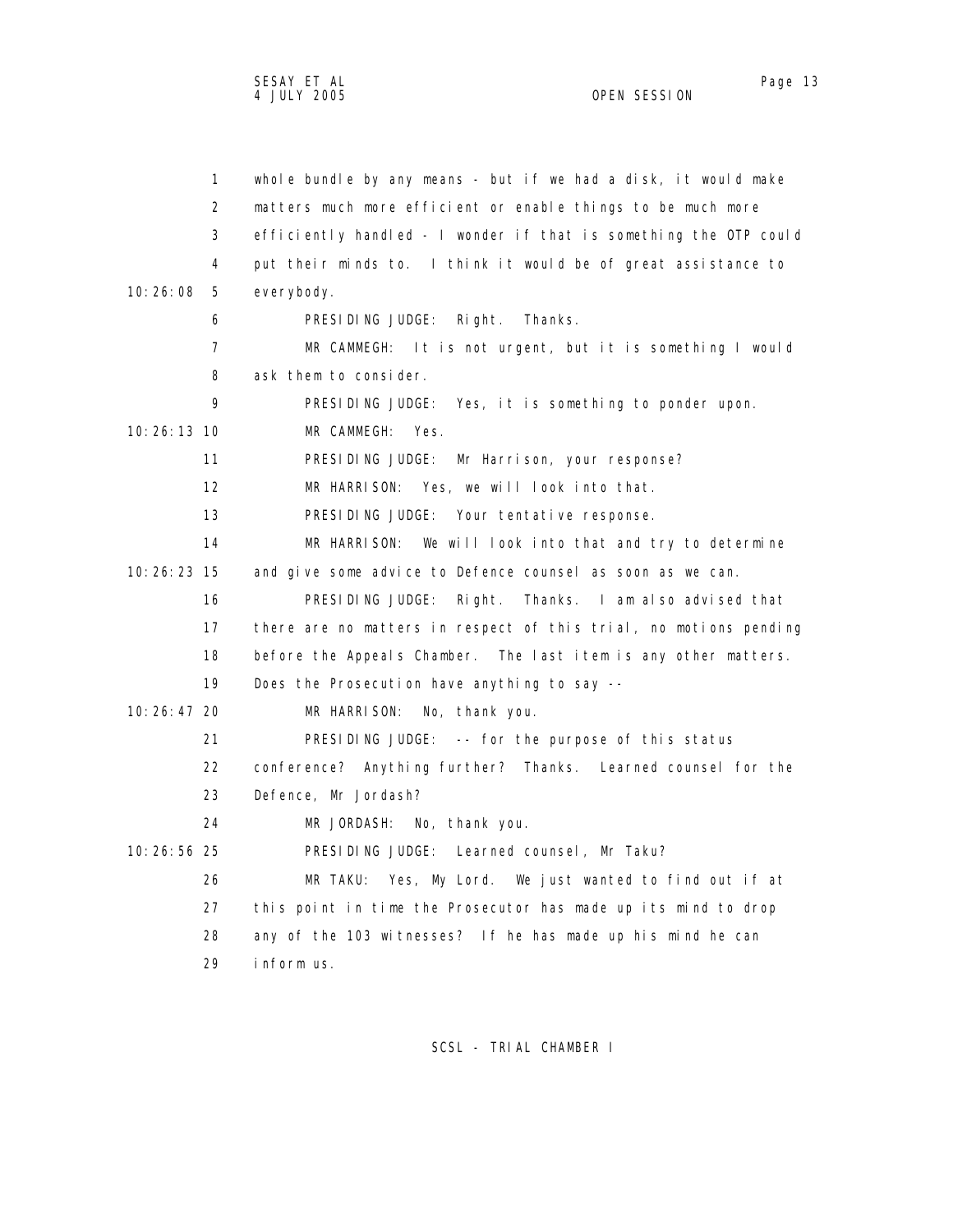SESAY ET AL Page 14

OPEN SESSION

| 1                 | PRESIDING JUDGE: Yes. Well, counsel, at some point in            |
|-------------------|------------------------------------------------------------------|
| 2                 | time you will communicate your response?                         |
| 3                 | MR HARRISON:<br>Yes, we will.                                    |
| 4                 | PRESIDING JUDGE: I don't want to put you under any               |
| 10:27:23<br>5     | pressure here on this point.                                     |
| 6                 | MR HARRISON:<br>We will try to convey some information to you    |
| 7                 | as soon as we can and it may be possible to convey that          |
| 8                 | information prior to the end of this session. But as of this     |
| 9                 | moment I am not able to tell you.                                |
| $10:27:37$ 10     | PRESIDING JUDGE:<br>Right. Okay.                                 |
| 11                | MR CAMMEGH: Just one thing from me, Your Honour. It is a         |
| $12 \overline{ }$ | little far off, but forward planning is always sensible.<br>We   |
| 13                | would be very grateful if the Court could indicate as early as   |
| 14                | they can whether or not the RUF trial is likely to be sitting in |
| 10: 27: 55 15     | January of next year. I understand that the CDF case may well be |
| 16                | approaching completion. I am not quite sure what the position    |
| 17                | But certainly, as far as one's professional diary is<br>i s.     |
| 18                | concerned, the earlier we know whether we have to be here in     |
| 19                | January of next year the better it will be.                      |
| 10: 28: 13 20     | PRESIDING JUDGE: The Chamber is very sensitive to that and       |
| 21                | I understand that discussions are on-going to make sure that we  |
| 22                | come out with some indication as soon as possible.               |
| 23                | MR CAMMEGH:<br>We are most grateful for that.                    |
| 24                | PRESIDING JUDGE:<br>Right. Yes, Counsel.                         |
| 10:28:29 25       | MR TAKU: Yes, Your Honour. We very respectfully suggest          |
| 26                | that in making a determination, Your Honours also take into      |
| 27                | consideration we will be here up to December, sometime in        |
| 28                | December.                                                        |
| 29                | PRESIDING JUDGE:<br>Yes.<br>Well, as I say, we will factor all   |